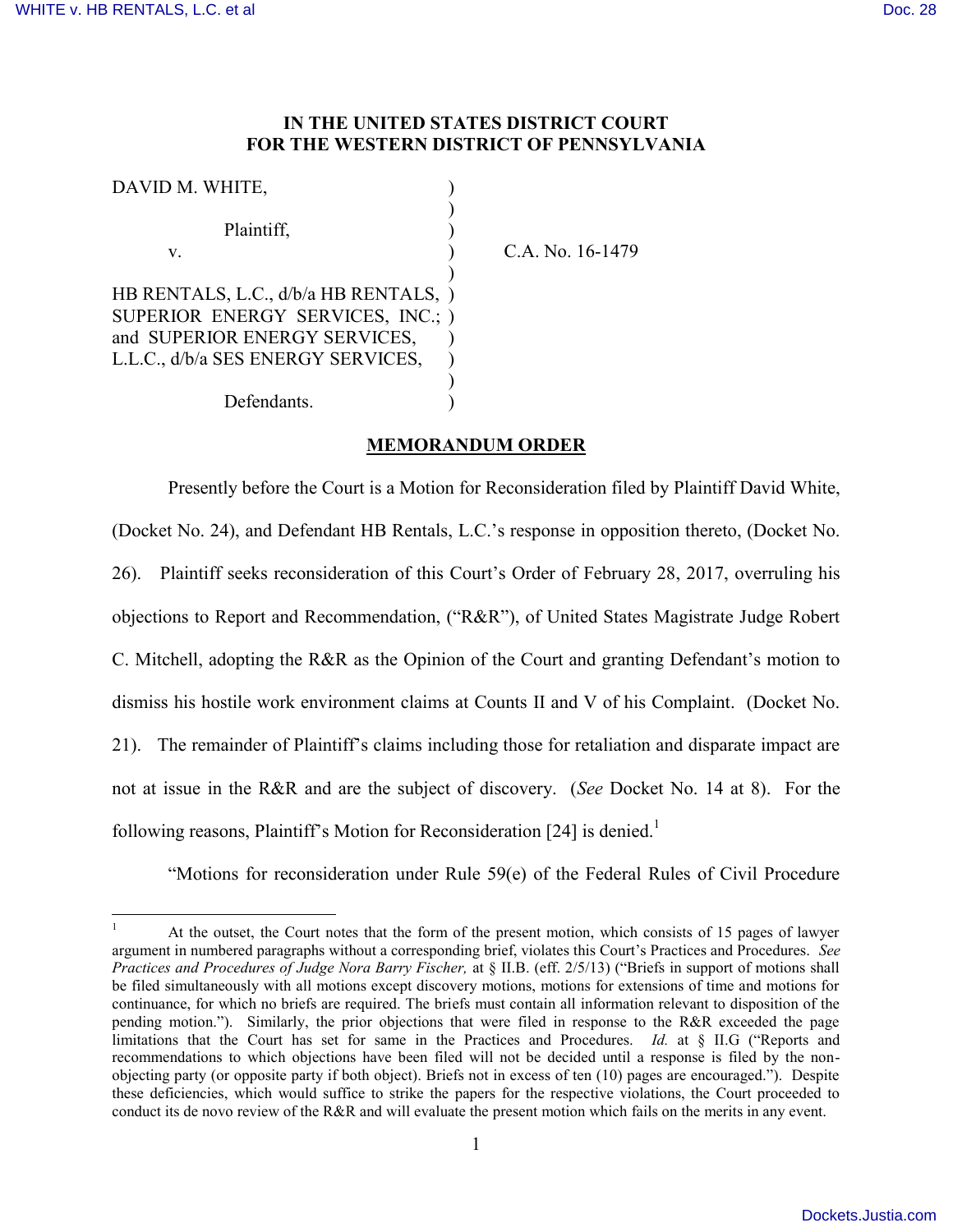are granted sparingly '[b]ecause federal courts have a strong interest in finality of judgments.'" *Jacobs v. Bayha*, 2011 WL 1044638, at \*2 (W.D. Pa. Mar. 18, 2011) (quoting *Continental Cas. Co. v. Diversified Indus., Inc.*, 884 F. Supp. 938, 943 (E.D. Pa. 1995)) (emphasis added). "Because of the interest in finality, at least at the district court level ... the parties are not free to relitigate issues the court has already decided," *Williams v. City of Pittsburgh*, 32 F. Supp. 2d 236, 238 (W.D. Pa. 1998) (citing *Rottmund v. Continental Assurance Co.*, 813 F. Supp. 1104, 1107 (E.D. Pa. 1992)), or to raise arguments that a party had the opportunity to present before the Court's decision, *see United States v. Dupree*, 617 F.3d 724, 732–33 (3d Cir. 2010) (quotations omitted). Rather, the purpose of a motion for reconsideration "is to correct manifest errors of law or fact or to present newly discovered evidence.'" *Max's Seafood Café v. Quinteros*, 176 F.3d 669, 677 (3d Cir. 1999) (quoting *Harsco Corp. v. Zlotnicki*, 779 F.2d 906, 909 (3d Cir. 1985)). The moving party bears a heavy burden to demonstrate that an order should be reconsidered and the Court will only grant such a motion if the moving party shows: (1) an intervening change in the controlling law; (2) the availability of new evidence which was not available when the court issued its order; or (3) the need to correct a clear error of law or fact or to prevent a manifest injustice. *Max's Seafood Café*, 176 F.3d at 677 (citing *North River Ins. Co. v. Cigna Reinsurance Co.*, 52 F.3d 1194, 1218 (3d Cir. 1995)).

In his Motion for Reconsideration, Plaintiff has not pointed to an intervening change in the controlling law, cited any new evidence which was not available when the Court issued its Order or pointed to any clear error of fact in the Court's decision. (*See* Docket No. 24). Instead, Plaintiff makes essentially the same arguments that he set forth in his objections, chief among them are his contentions that the Court erred by dismissing his hostile work environment claims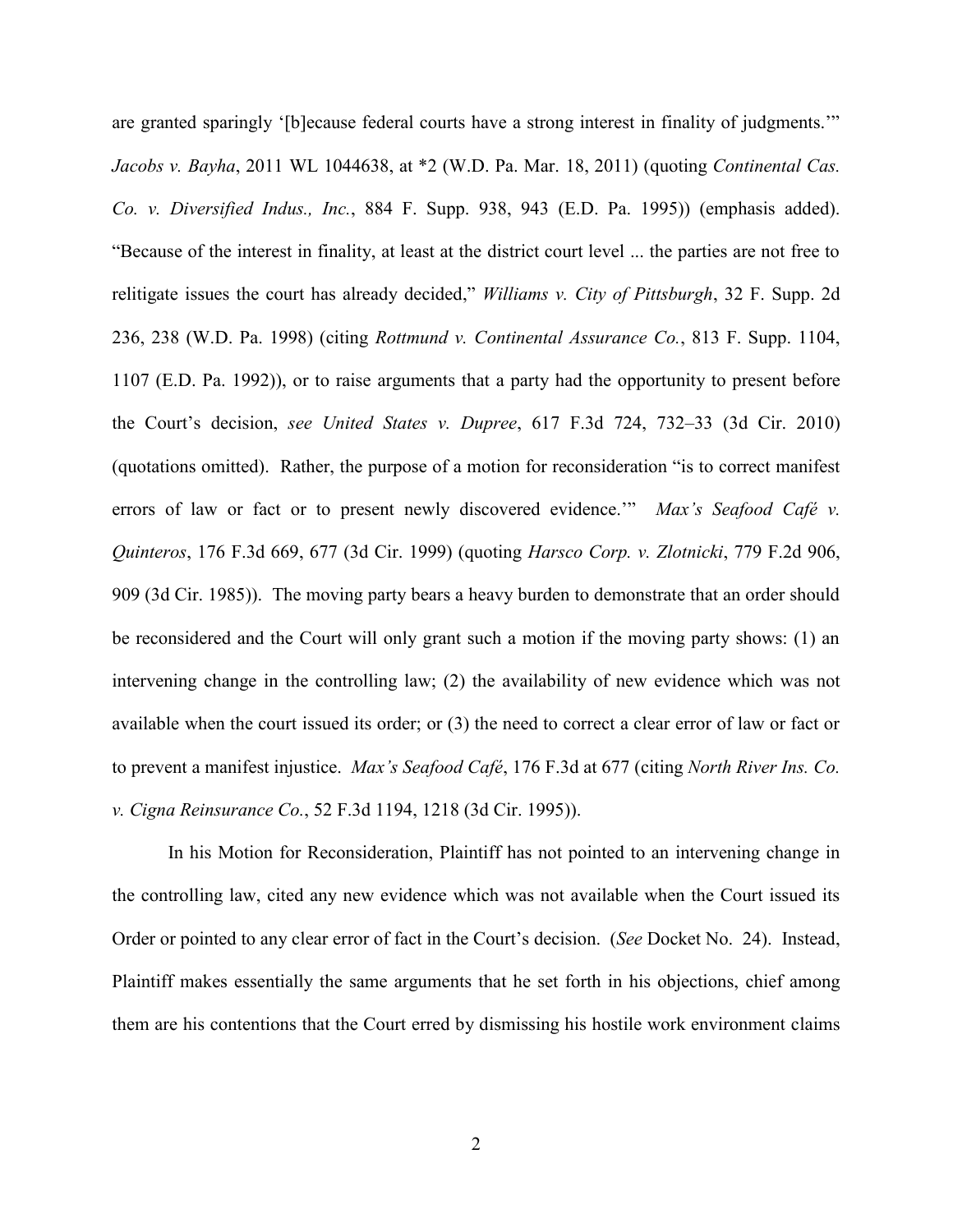and that the Court and the United States Magistrate Judge<sup>2</sup> misapplied the *Twombly* and *Igbal* pleading standards and should have permitted his hostile work environment claims to go forward through discovery. (*Id.*). Plaintiff also clearly disagrees with the court's decision, but the same simply does not provide a basis for reconsideration. *See Haynos v. Siemens Water Techs. Corp.*, Civ. A. No. 12-173, 2012 WL 6018819, at \*1 (W.D. Pa. Dec. 3, 2012) (citing *E.E.O.C. v. U.S. Steel Corp.*, Civ. A. No. 10–1284, 2012 WL 1150799, at \*6–7 (W.D.Pa. Apr. 5, 2012)) ("motions for reconsideration should not be used by parties as an attempt to reargue or re-litigate old matters or to express disagreement with a Court's ruling.").

Plaintiff further complains that the Court did not write a detailed opinion addressing his objections at length but rather entered a summary order overruling his objections and adopting the R&R. (Docket No. 24). But, the style and structure of the decision as an opinion or summary order is committed to the sound discretion of the Court, particularly when ruling on a Rule 12(b)(6) motion. *See* FED. R. CIV. P. 52(a)(3) ("(3) For a Motion. The court is not required to state findings or conclusions when ruling on a motion under Rule 12 or 56 or, unless these rules provide otherwise, on any other motion."). In addition, despite Plaintiff's current position, the Court's Order plainly states that it conducted an "independent review of the motion and the record" (Docket No. 21), and thus explicitly states that it engaged in the required *de novo* review of the objections. *See* W.D. Pa. LCvR. 72.D.2 ("A District Judge shall make a de novo determination of those portions to which objection is made and may accept, reject or modify in whole or in part, the findings and recommendations made by the Magistrate Judge. The District Judge, however, need not conduct a new hearing and may consider the record developed before the Magistrate Judge, making his or her own determination on the basis of that record, or

 $\mathfrak{Z}$ <sup>2</sup> As this Court has recognized previously, Magistrate Judge Mitchell has served this Court with aplomb for more than 40 years. *Lyttle v. AT&T Corp.*, 2013 WL 6008494, at \*1, n.1 (W.D. Pa. Nov. 13, 2013).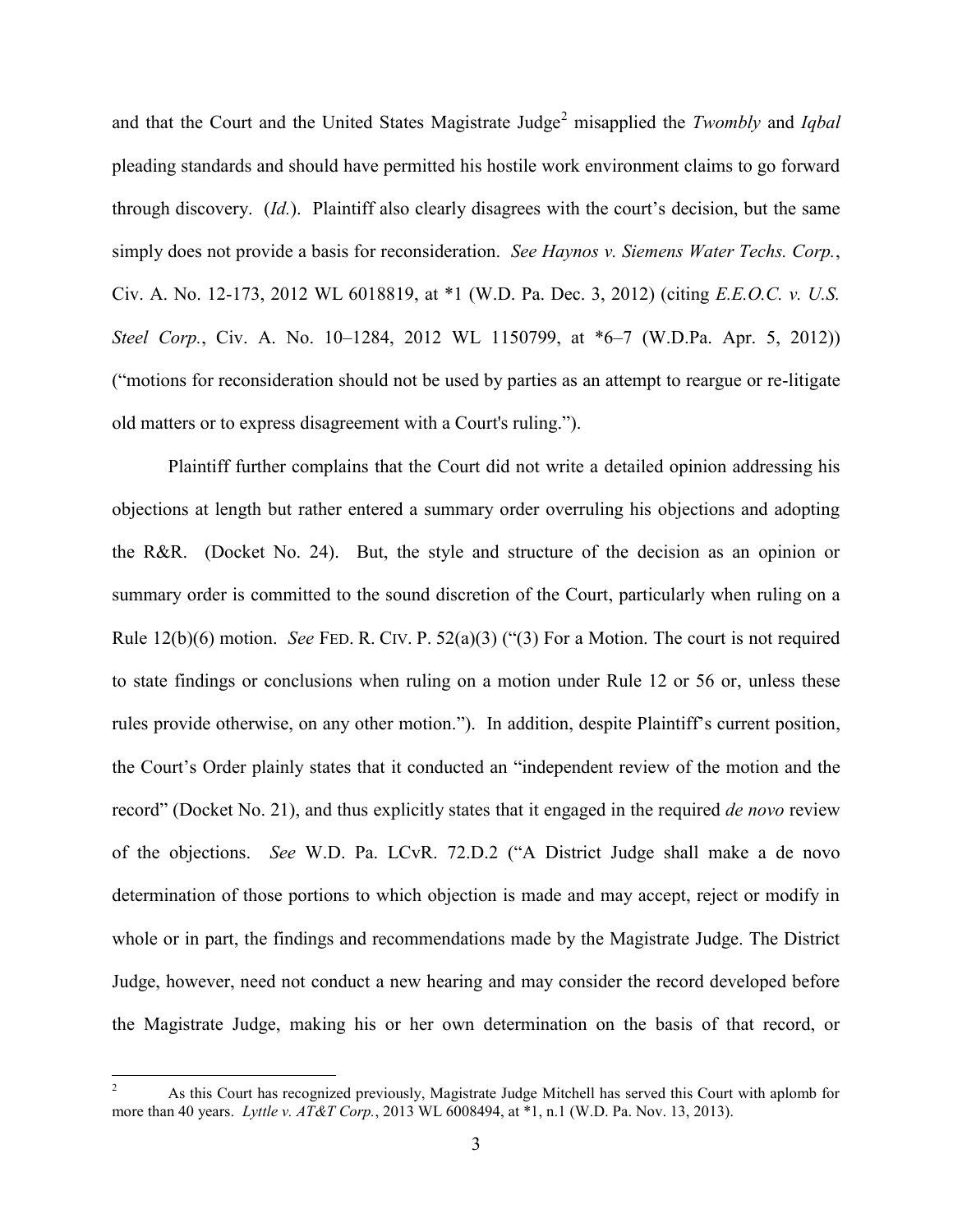recommit the matter to the Magistrate Judge with instructions."). In this instance, the Court simply found the objections to be without merit and adopted the well-reasoned R&R as the Opinion of the Court. The Court also concluded that no further explication was required or necessary; hence, no more of an explanation was provided in the interests of judicial efficiency.

Having reviewed Plaintiff's arguments now for a second time, the Court continues to agree with the reasoning of the R&R and finds that it is fully consistent with its prior decisions dismissing hostile work environment claims for failure to state a plausible claim because the allegations of harassment were not sufficiently severe or pervasive to alter the terms and conditions of the Plaintiff's employment. *See e.g., McClendon v. Dougherty*, Civ. A. No. 10- 1339, 2011 WL 677481, at \*8-9 (W.D. Pa. Feb. 15, 2011) (granting motion to dismiss race-based hostile work environment claims). The dismissal of Plaintiff's hostile work environment claims is likewise supported by the precedent cited throughout the R&R which need not be repeated here. (Docket No. 14 at 7-9).

As he did in his objections, Plaintiff continues to protest that his claims were dismissed with prejudice, without him being granted leave to amend. (Docket No. 24). But, he did not make a request for leave to amend his Complaint to Magistrate Judge Mitchell in his response to the motion to dismiss filed on December 20, 2016 and "arguments raised for the first time in objections to a Magistrate Judge's" ruling are deemed waived. *A.G. Cullen Const., Inc. v. Travelers Cas. & Sur. Co. of Am.*, Civ. A. No. 08-1238, 2010 WL 1992559, at \*2 (W.D. Pa. May 17, 2010); *see also Stoltzfoos v. Wetzel*, No. 13-CV-6747, 2017 WL 772831, at \*2 (E.D. Pa. Feb. 27, 2017) ("Arguments that are not presented to the magistrate judge are deemed waived."). In addition, Plaintiff has not otherwise supplied the Court with a draft amended complaint even now, nearly three full months later, which further undermines his untimely request. *See e.g., U.S.*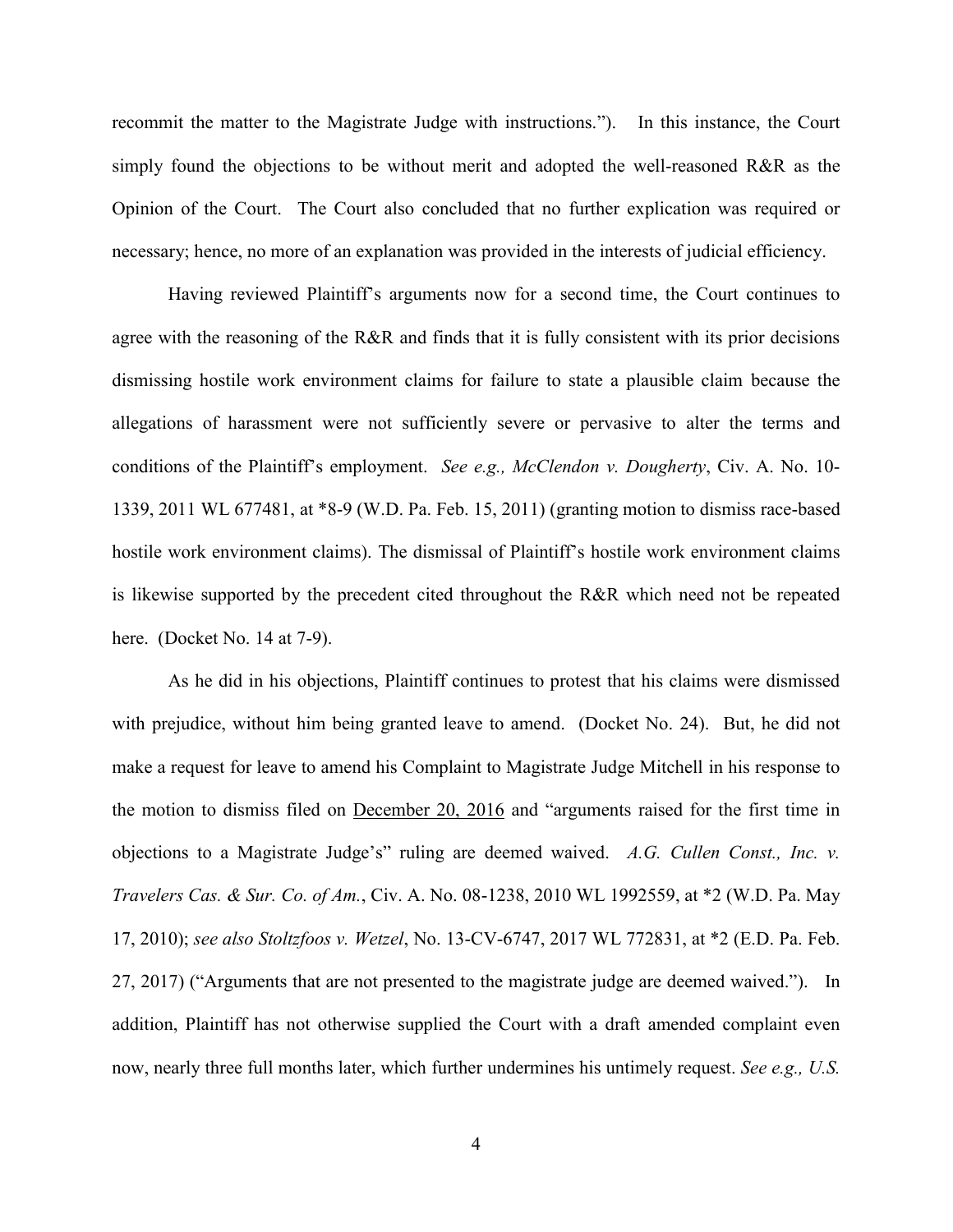*ex rel. Zizic v. Q2Administrators, LLC*, 728 F.3d 228, 243 (3d Cir. 2013) (quoting *Kowal v. MCI Commc'ns Corp.*, 16 F.3d 1271, 1280 (D.C. Cir. 1994) (quotation omitted)) (a "bare request in an opposition to a motion to dismiss—without any indication of the particular grounds on which amendment is sought...—does not constitute a motion within the contemplation of Rule 15(a)."); *McWreath v. Range Res. – Appalachia, LLC*, 645 F. App'x 190, 196 (3d Cir. 2016) (quoting *Zizic*, 728 F.3d at 243) (additional quotation omitted) ("the failure to submit a draft amended complaint 'is fatal to a request for leave to amend."').

Finally, Plaintiff once again asks that the Court hold oral argument but this Court "entertains oral argument only on selected factually and legally complex matters," *Practices and Procedures* at § II.A, and does not find this to be such a case. Indeed, Plaintiff did not request that Magistrate Judge Mitchell convene oral argument when the initial motion was filed, arguably waiving this request as well. *See Practices and Procedures of Magistrate Judge Robert C. Mitchell* at § II.A. ("Oral argument is granted only if requested by counsel, and, in a situation which the Judge deems appropriate."). In any event, it is this Court's opinion that after three rounds of briefing, it is time for the litigation over the present motion to dismiss to come to its conclusion and that convening further proceedings on this matter would run counter to Rule 1 of the Federal Rules of Civil Procedure. *See* FED. R. CIV. P. 1 (The Federal Rules "should be construed, administered, and employed by the court **and the parties** to secure the just, speedy, and inexpensive determination of every action and proceeding.") (emphasis added).

For these reasons, Plaintiff's Motion for Reconsideration [24] is DENIED and the Court's Order of February 28, 2017 stands.

> *s/Nora Barry Fischer* Nora Barry Fischer U.S. District Judge